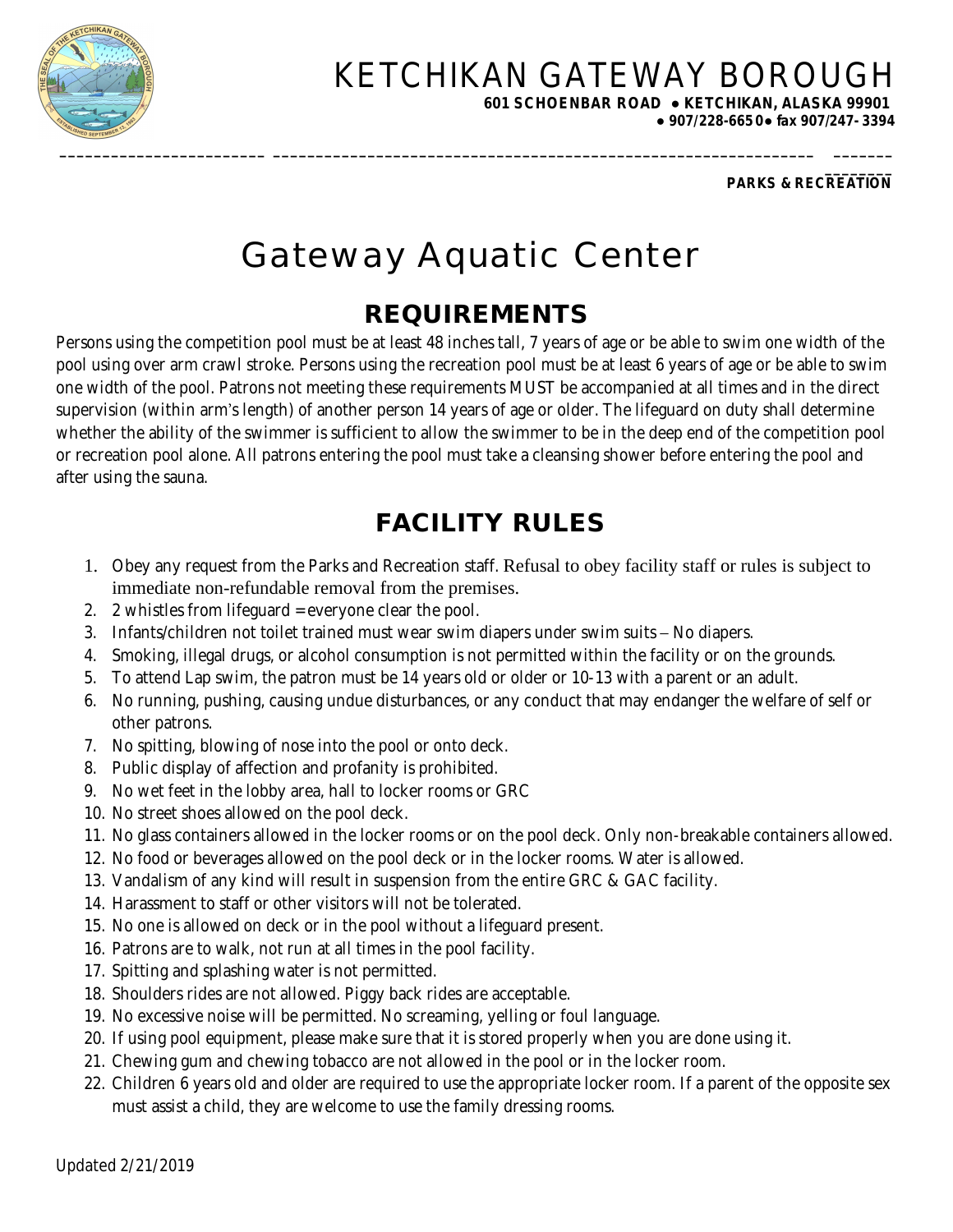

### KETCHIKAN GATEWAY BOROUGH  **601 SCHOENBAR ROAD ● KETCHIKAN, ALASKA 99901**

 **● 907/228-6650● fax 907/247- 3394**

#### **\_\_\_\_\_\_\_\_ PARKS & RECREATION**

- 23. Family changing rooms are designed for families with children ages 6 and under and people meeting ADA requirements. Patrons not meeting these requirements are required to use the appropriate locker rooms.
- 24. Children wearing floatation devises or water wings must be accompanied and in the direct supervision of an adult at all times. We require at least one adult per 2 children wearing life jackets or water wings in the pool. Flotation devices are only allowed in the shallow end of the pool.
- 25. No oversized rafts, floats or inner tubes allowed during recreational swims.
- 26. During lap swim, all participants must be swimming laps, running with the aqua jogger or treading water.
- 27. No tossing or throwing kids from the side of the pool or launching kids from within the pool.
- 28. Cut offs are not permitted in the pool. T-shirts may be worn.
- 29. Persons with communicable diseases and conditions, including but not limited to lice, open wounds, sore or inflamed eyes (due to infection), or discharge of the mouth or ear shall not use the pool.
- 30. Anyone with shoulder length hair or longer, must have it tied back in a rubber band or a swim cap.
- 31. Swim suits or other appropriate clothing are required in any public area of the facility; including but not limited to the sauna and pool deck areas.
- 32. The lifeguard stand is for Borough employed lifeguards ONLY.
- 33. Swinging or sitting on the rails or barriers is not allowed.
- 34. Flips, spinning, jumping backwards, cartwheels, and back dives will not be permitted from the side of the pool.
- 35. Equipment may be given out by the lifeguard during open swims and rentals, but must stay in the shallow end of the pool. No ball fights allowed.
- 36. The basketball hoop is not secured to the pool deck, do not "slam dunk" the balls into the hoop. Do not hang on or touch the basketball hoop.
- 37. No diving in shallow water, (water less than 9 feet deep).
- 38. No snorkels or dive gear in the pool except during rentals or fitness or at the discretion of the lifeguard. Patrons may wear a mask, fins and goggles (plastic lenses only).
- 39. Unless the swimmer is in trouble, hanging on the lane lines and lifeline is not allowed.
- 40. All personal items should be placed in a locker. The Gateway Aquatic Center and the Gateway Recreation Center assume no liability for the loss or theft of personal belongings. Items left in the pool area or locker rooms will be placed in the lost and found.
- 41. No hitting the glass that looks out into the pool area.
- 42. No animals allowed in the pool area or seating area.
- 43. Please bring your water toys and enjoy them here, but please be courteous of others! No hard plastic toys or metal toys.
- 44. Talking to, splashing or distracting the lifeguards is not permitted.
- 45. The diving blocks are for competition use only. No flips or jumping from the blocks. The blocks can only be used during swim team, Masters and Parks and Recreation sponsored swim lessons.

# CLIMBING WALL

1. Persons using the climbing wall must be able to pass the deep water swim test.

Updated 2/21/2019 2. Persons must exit the drop area immediately after falling from the climbing wall.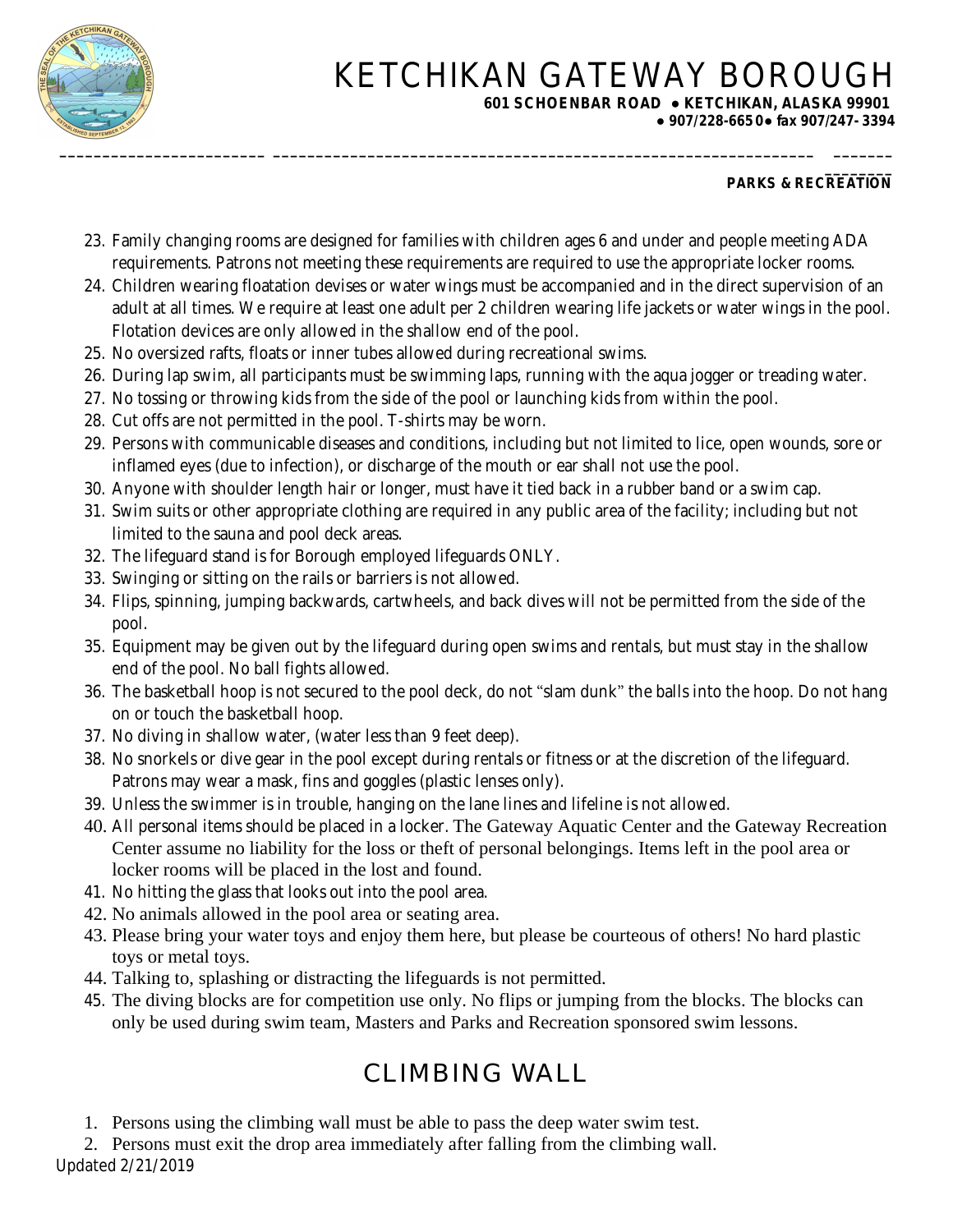

### KETCHIKAN GATEWAY BOROUGH  **601 SCHOENBAR ROAD ● KETCHIKAN, ALASKA 99901**

 **● 907/228-6650● fax 907/247- 3394**

#### **\_\_\_\_\_\_\_\_ PARKS & RECREATION**

- 3. Only one climber at a time on the climbing wall.
- 4. No swimming in front of the climbing wall while the wall is open.
- 5. No diving or flipping from the climbing wall.

# DIVE TANK RULES

- 1. The diver is allowed to jump/dive straight off the end of the board. No twisting or spinning is allowed off the board, flips and back dives are allowed at the lifeguard's discretion. Advanced dives are only allowed during dive team practice. No masks or goggles allowed while jumping off the diving board.
- 2. Swimmers are not permitted to swim under the board while it is open to divers.
- 3. Only one person is allowed on the diving board at a time.
- 4. Anyone using the diving board must first be able to pass the deep-water test.
- 5. Only one bounce is allowed at the end of the board.
- 6. Each patron on the diving board must wait until the previous patron has reached the edge of the pool before going off the board.
- 7. Patrons must swim in a safe and quick manner to the closest pool ladder and climb out of the pool immediately
- 8. No hanging on or from any part of the diving board, this includes the rails and the board itself

# SAUNA RULES

- 1. Please shower before entering the pool.
- 2. Sauna users must be at least 14 years of age
- 3. Out of courtesy to others & for their own protection, all users are required to wear a bathing suit or other appropriate clothing.
- 4. The sauna is an electrical device therefore do not pour liquid on the rocks or place newspapers, towels or any combustible material on the heater, guard fence or over the thermostat in the sauna.
- 5. Elderly persons and pregnant women should not enter the sauna without medical consultation. Use of the sauna is not recommended for persons with high blood pressure, cardiovascular disorder or pulmonary diseases.
- 6. Do not use the sauna while under the influence of any type of alcohol or drugs.
- 7. Users who feel faint or dizzy should leave the sauna immediately and ask for assistance.
- 8. All metal jewelry should be removed prior to entering the sauna.
- 9. To prevent dehydration, drink plenty of fluids before entering and after leaving the sauna.
- 10. Please be considerate of others using the sauna.
- 11. Temperature  $160 190$  degrees
- 12. Humidity  $10 15\%$  (Dry Heat)
- 13. Maximum use per sitting: 15 minutes

### Most Important, **PLEASE HAVE FUN!**

### **Thanks for visiting us here at the GAC and we hope to see you back soon!!**

Updated 2/21/2019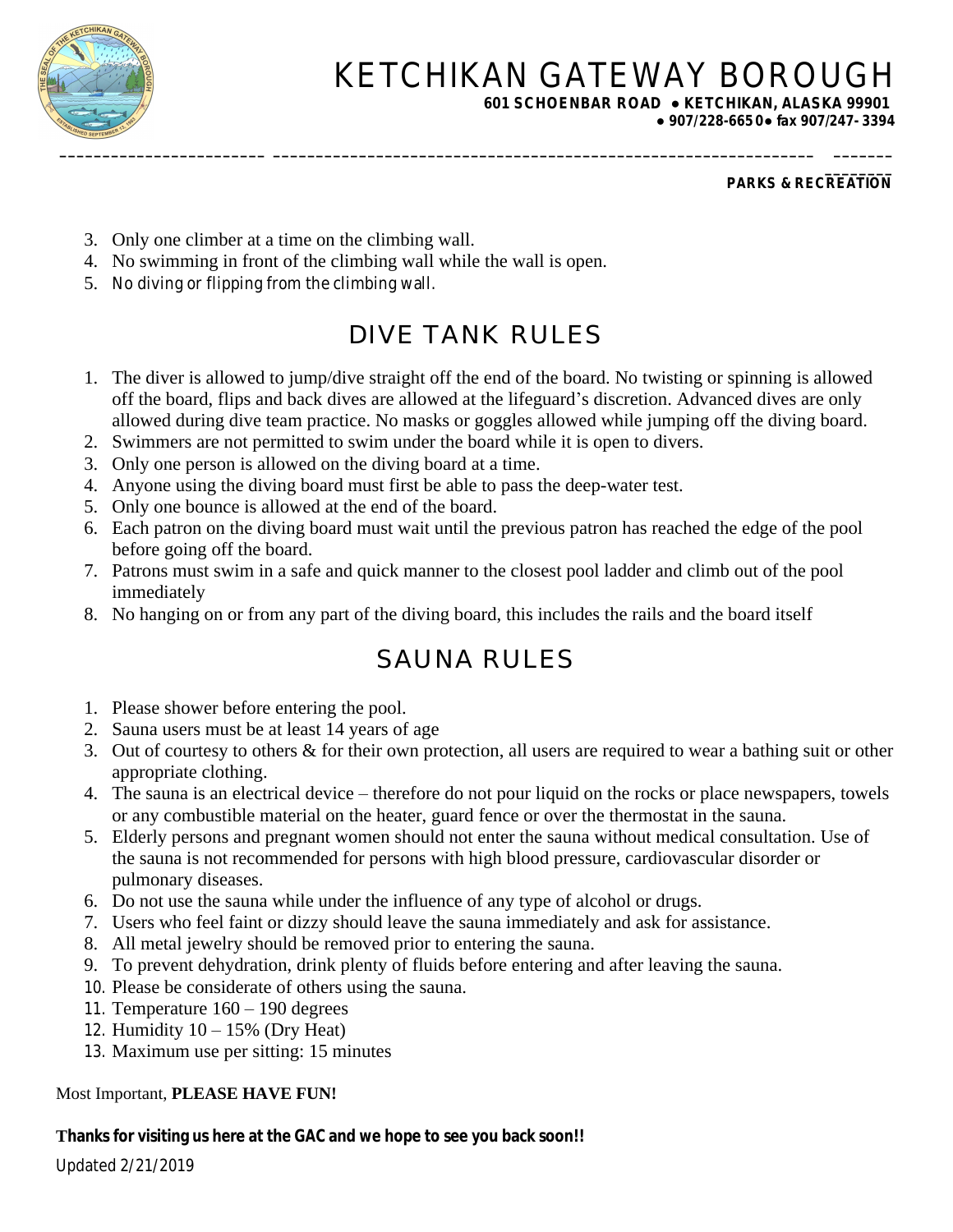

### KETCHIKAN GATEWAY BOROUGH  **601 SCHOENBAR ROAD ● KETCHIKAN, ALASKA 99901 ● 907/228-6650● fax 907/247- 3394**

**\_\_\_\_\_\_\_\_ PARKS & RECREATION**